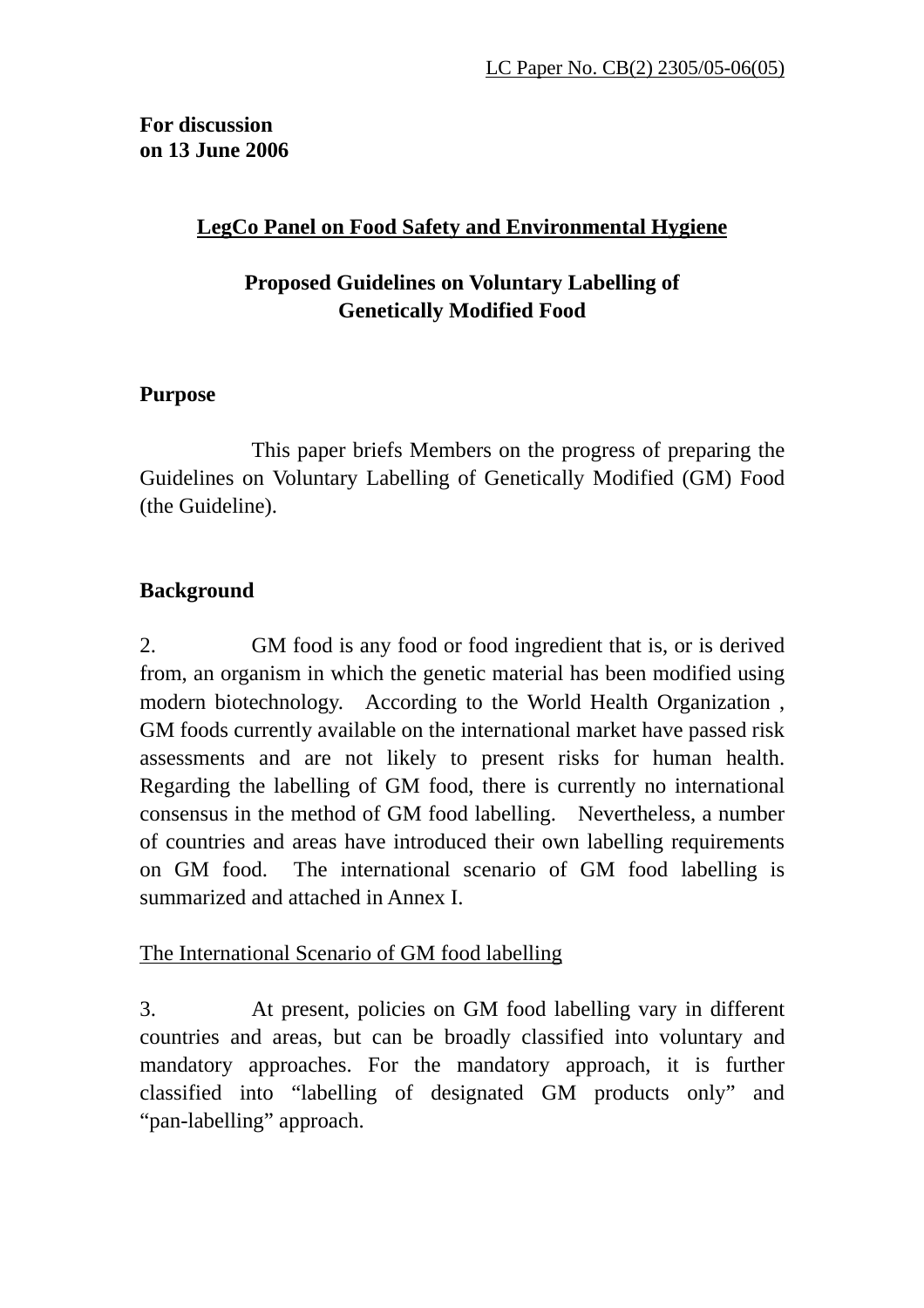### *The voluntary labelling approach*

4. The voluntary labelling approach only requires GM food that is significantly different from its conventional counterpart, in terms of composition, nutritional value and allergenicity, to be labelled. The U.S and Canada are examples of countries adopting this approach.

# *The mandatory labelling approach for designated GM products only*

5. For this approach, only designated food products which contain GM materials are required to be labelled. Countries and areas like Japan, Republic of Korea, Taiwan and Mainland China are adopting this approach.

# *The mandatory pan-labelling approach*

6. The pan-labelling approach requires labelling of any food or food ingredients that contains GM materials exceeding a threshold level. The European Union, Australia and New Zealand are examples of countries and region adopting this approach.

# The Codex Alimentarius Commission (Codex) discussion on GM food labelling

7. The issue of GM food labelling falls within the competence of the Codex Committee on Food Labelling (CCFL). A draft guideline for the labelling of GM foods and food ingredients has been proposed for discussion in the CCFL. However, up to 2006, no consensus can be reached within the Committee. Due to the diverse views among its members, it is unlikely that the Codex can reach any consensus on the method of GM food labelling in the near future.

### The development of a GM food labelling system in Hong Kong

8. The Administration conducted a public consultation on GM food labelling from February to May 2001 and a regulatory impact assessment (RIA) in April 2002. Members were briefed at the meeting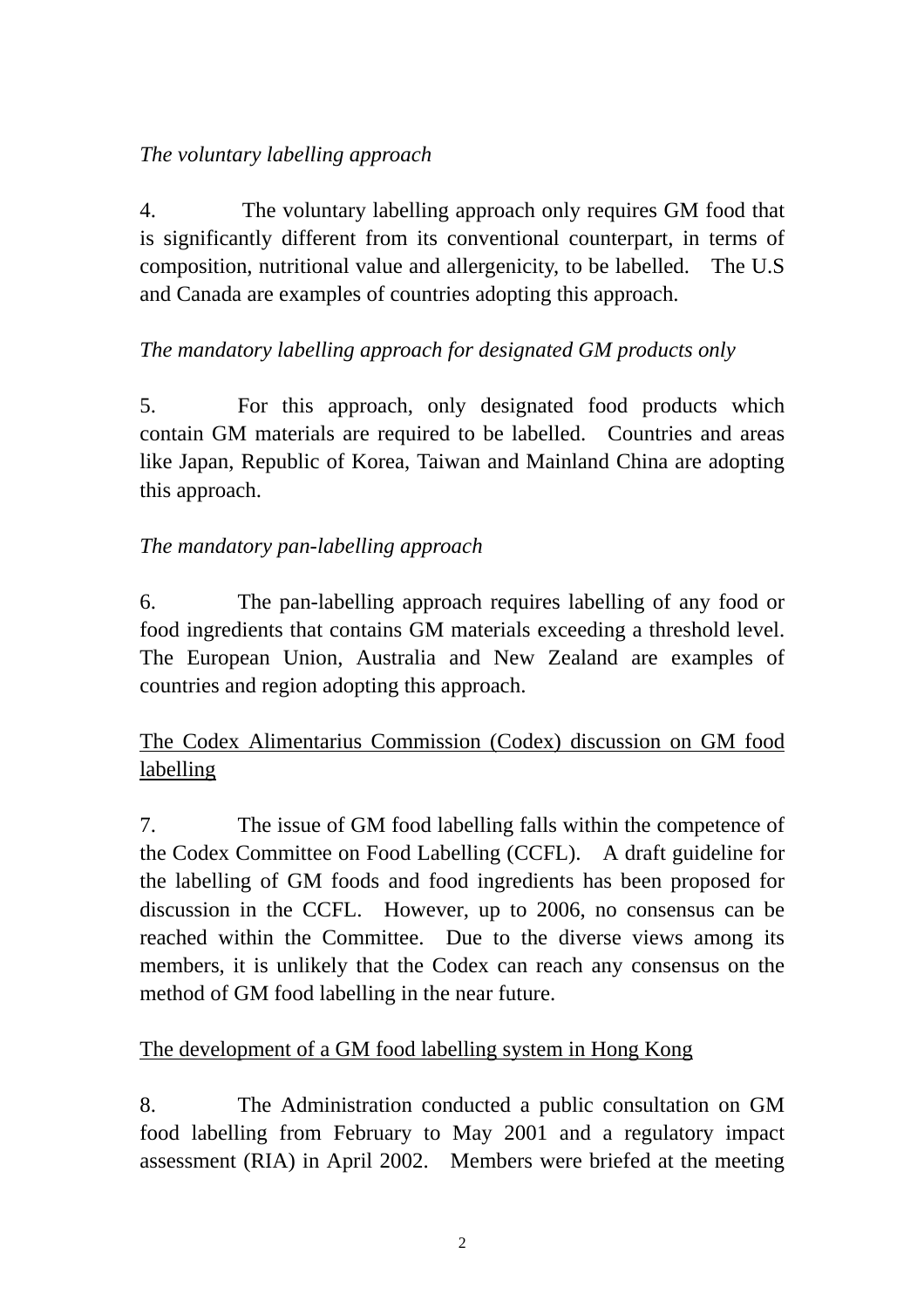on 20 March 2003 that barriers were identified in the RIA on implementation of a mandatory GM food labelling scheme in Hong Kong, including the lack of international consensus on GM food labelling. The idea of voluntary labelling of GM food was initiated by some members of the trade. The Administration supported the initiative and worked closely with the trade to introduce a voluntary GM food labelling scheme in Hong Kong. The working group on voluntary labelling of GM food (the Working Group) comprising representatives from manufacturing, wholesale, retail, trade associations, consumer group and various government departments was established to formulate the guidelines.

#### **The Guideline**

9. After five meetings and thorough discussions, the Working Group has agreed on the following four principles on the voluntary labelling scheme of GM food -

- (i) Principle 1: the labelling of GM food should comply with the requirement of Hong Kong legislation, in particular the Public Health and Municipal Services Ordinance (Cap. 132) which provides the legislative framework for food safety control in Hong Kong;
- (ii) Principle 2: The threshold level applied in the guidelines for labelling purpose is 5%, in respect of individual food ingredient, taking account of adventitious mixing of GM and non-GM crops during harvest, transportation, processing and storage. This threshold level reflects a more pragmatic and realistic level that the trade can achieve at this stage;
- (iii) Principle 3: Additional declaration on the food label is recommended when significant modifications of the food, e.g. composition, nutrition value, level of anti-nutritional factors, natural toxicant, presence of allergen, intended use, introduction of an animal gene etc., have taken place; and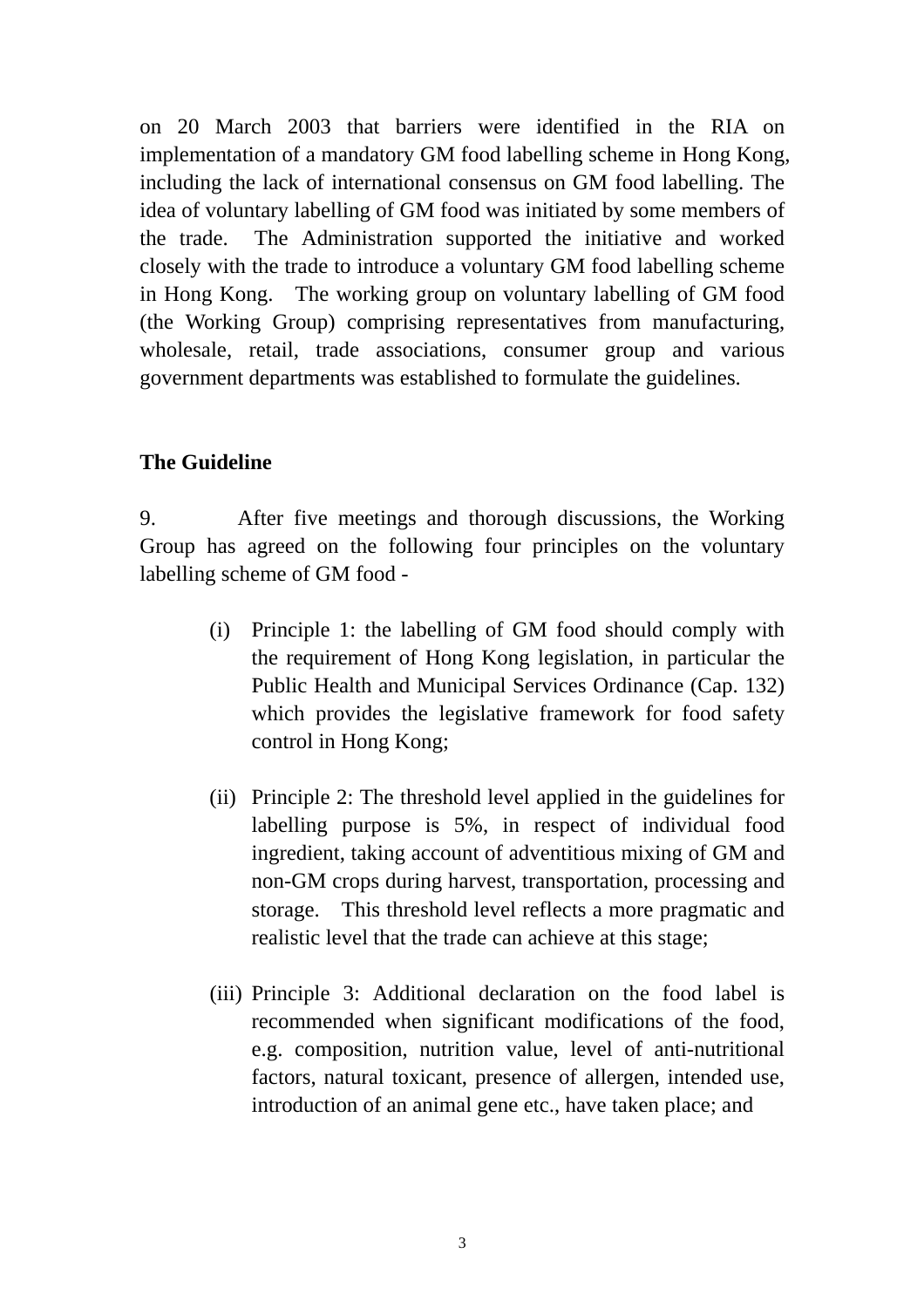(iv) Principle 4: Negative labelling is not recommended for food without GM counterparts, as it would be misleading to consumers.

A copy of the draft Guideline is attached at Annex II for reference.

#### **Response from the Trade**

10. We have learnt from the Working Group that some of the trade will follow the Guideline when labelling their products as long as they can obtain the relevant information. There are also views expressed that the small and medium-sized enterprises may not be able to comply with the Guideline at this stage due to the increase in cost.

### **Way Forward**

11. Subject to Members' comments and advice, the guideline will be issued to the food trade for their reference.

**Health, Welfare and Food Bureau Food and Environmental Hygiene Department Centre for Food Safety June 2006**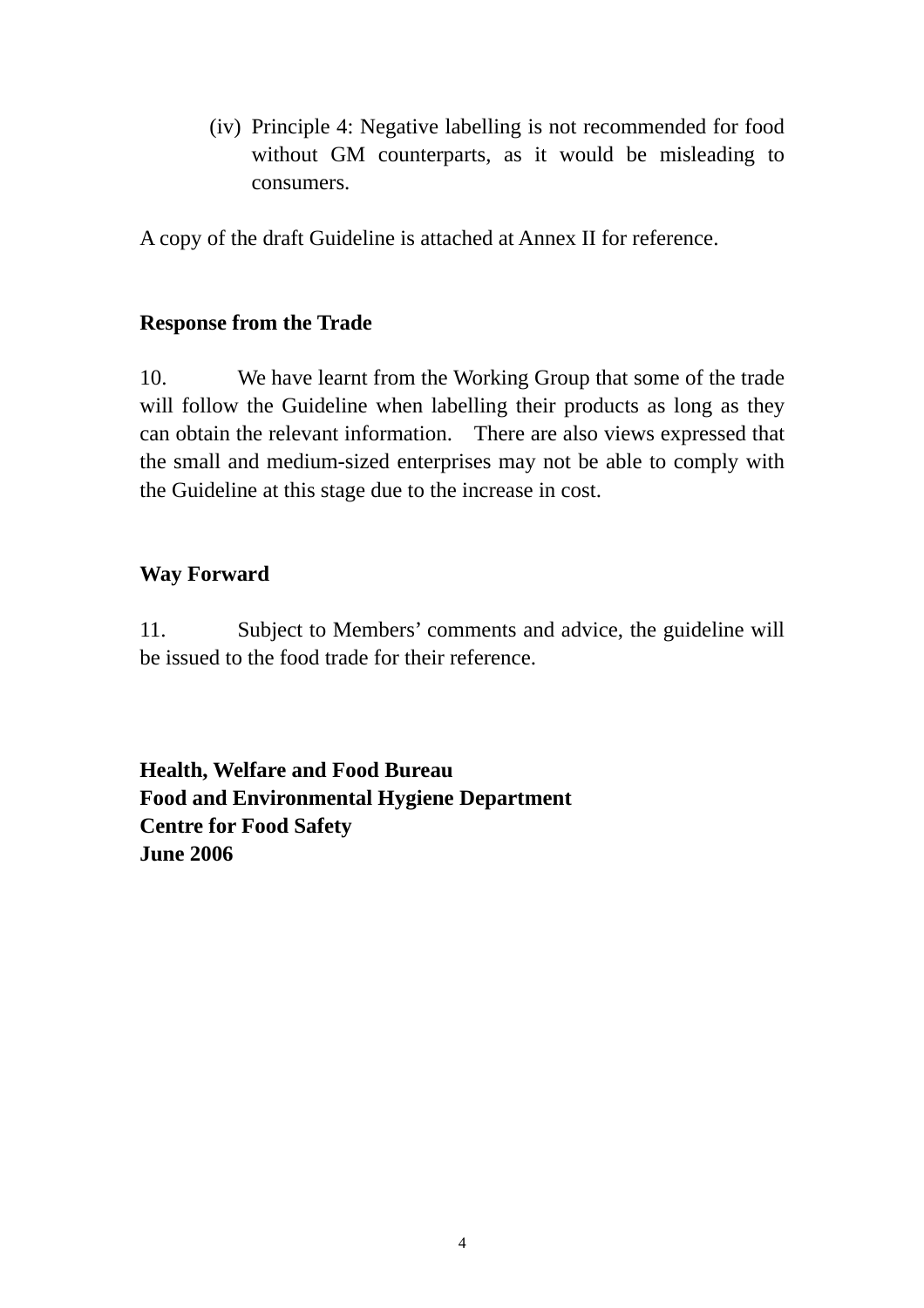## **Annex I**

## **Labelling of GM Food – International Scenario**

| <b>Labelling</b> system   | <b>Voluntary labelling</b>                                                                                                                                                                                       |                     | <b>Mandatory labelling</b>                                                                                                                                                           |                                                                                                |                                                               |                                                                                                                                              |                                                                                                                                                                                                                                                                                                |                                                                                                                                                  |  |
|---------------------------|------------------------------------------------------------------------------------------------------------------------------------------------------------------------------------------------------------------|---------------------|--------------------------------------------------------------------------------------------------------------------------------------------------------------------------------------|------------------------------------------------------------------------------------------------|---------------------------------------------------------------|----------------------------------------------------------------------------------------------------------------------------------------------|------------------------------------------------------------------------------------------------------------------------------------------------------------------------------------------------------------------------------------------------------------------------------------------------|--------------------------------------------------------------------------------------------------------------------------------------------------|--|
|                           |                                                                                                                                                                                                                  |                     | Pan-labelling                                                                                                                                                                        |                                                                                                | <b>Designated products only</b>                               |                                                                                                                                              |                                                                                                                                                                                                                                                                                                |                                                                                                                                                  |  |
| <b>Places</b>             | <b>United States</b>                                                                                                                                                                                             | Canada              | <b>Australia and New</b>                                                                                                                                                             | $E$ U                                                                                          | <b>Mainland China</b>                                         | Korea                                                                                                                                        | <b>Taiwan</b>                                                                                                                                                                                                                                                                                  | Japan                                                                                                                                            |  |
|                           |                                                                                                                                                                                                                  |                     | <b>Zealand</b>                                                                                                                                                                       |                                                                                                |                                                               |                                                                                                                                              |                                                                                                                                                                                                                                                                                                |                                                                                                                                                  |  |
|                           | If the composition GM foods with                                                                                                                                                                                 |                     | GM food products on                                                                                                                                                                  | All foods produced from GM                                                                     | Labelling<br>of                                               | designated Predetermined agricultural                                                                                                        | Soybean<br>and                                                                                                                                                                                                                                                                                 | corn Designated agricultural                                                                                                                     |  |
|                           | of GM food differs health or safety                                                                                                                                                                              |                     | sale – either as a whole                                                                                                                                                             | organisms (GMO),                                                                               | <b>GM</b><br>agricultural                                     | products products: soybean, corn, bean                                                                                                       | products.                                                                                                                                                                                                                                                                                      | including products: soy bean (including)                                                                                                         |  |
|                           | significantly from                                                                                                                                                                                               | concern.            | food or as an ingredient                                                                                                                                                             | irrespective of whether DNA                                                                    | food<br>(including                                            | products): sprouts and potato.                                                                                                               |                                                                                                                                                                                                                                                                                                | soybean meal (flour), soybeans and bean sprouts),                                                                                                |  |
|                           | its conventional                                                                                                                                                                                                 |                     | must have their GM                                                                                                                                                                   | or protein of GM origin is                                                                     | soybean, corn, rape, cotton and                               |                                                                                                                                              | corn grit/meal (flour).                                                                                                                                                                                                                                                                        | corn, potato, rapeseed and                                                                                                                       |  |
| Labelling                 | counterpart.                                                                                                                                                                                                     | Labelling threshold | status identified if                                                                                                                                                                 | detectable in the final                                                                        | tomato, is<br>regulated                                       | by Predetermined processed food                                                                                                              |                                                                                                                                                                                                                                                                                                | cottonseed.                                                                                                                                      |  |
| requirements              |                                                                                                                                                                                                                  | -- 5%               | modified genetic                                                                                                                                                                     | products, have to be labelled.                                                                 | Ministry of Agriculture.                                      | which contain GM soybean,                                                                                                                    | Labelling threshold                                                                                                                                                                                                                                                                            |                                                                                                                                                  |  |
|                           | Presence of an                                                                                                                                                                                                   |                     | materials or protein is                                                                                                                                                              |                                                                                                |                                                               | corn or bean sprouts as a major                                                                                                              |                                                                                                                                                                                                                                                                                                | Labelling threshold $-5\%$                                                                                                                       |  |
|                           | unexpected                                                                                                                                                                                                       |                     | present in the final food.                                                                                                                                                           | Labelling threshold -- 0.9%                                                                    | Labelling of GM food is also food ingredient (i.e. one of the |                                                                                                                                              |                                                                                                                                                                                                                                                                                                |                                                                                                                                                  |  |
|                           | allergen.                                                                                                                                                                                                        |                     |                                                                                                                                                                                      |                                                                                                | regulated by Ministry of top five ingredients)                |                                                                                                                                              |                                                                                                                                                                                                                                                                                                |                                                                                                                                                  |  |
|                           |                                                                                                                                                                                                                  |                     | Labelling threshold --                                                                                                                                                               |                                                                                                | Health                                                        |                                                                                                                                              |                                                                                                                                                                                                                                                                                                |                                                                                                                                                  |  |
|                           |                                                                                                                                                                                                                  |                     | 1%                                                                                                                                                                                   |                                                                                                |                                                               | Labelling threshold $-3\%$                                                                                                                   |                                                                                                                                                                                                                                                                                                |                                                                                                                                                  |  |
|                           |                                                                                                                                                                                                                  |                     |                                                                                                                                                                                      |                                                                                                | No threshold limit listed.                                    |                                                                                                                                              |                                                                                                                                                                                                                                                                                                |                                                                                                                                                  |  |
|                           | Nil                                                                                                                                                                                                              | <b>Nil</b>          | 1) Highly refined food,                                                                                                                                                              | Nil                                                                                            | Nil                                                           | GM agricultural or processed                                                                                                                 | Processed food made of Nil                                                                                                                                                                                                                                                                     |                                                                                                                                                  |  |
|                           |                                                                                                                                                                                                                  |                     | processing aids and food                                                                                                                                                             |                                                                                                |                                                               | food products other than the                                                                                                                 | soybean and corn such                                                                                                                                                                                                                                                                          |                                                                                                                                                  |  |
|                           |                                                                                                                                                                                                                  |                     | additives, flavours in a                                                                                                                                                             |                                                                                                |                                                               | designated items and processed                                                                                                               | as soy sauce, soybean                                                                                                                                                                                                                                                                          |                                                                                                                                                  |  |
|                           |                                                                                                                                                                                                                  |                     |                                                                                                                                                                                      |                                                                                                |                                                               |                                                                                                                                              |                                                                                                                                                                                                                                                                                                |                                                                                                                                                  |  |
| <b>Exemption</b>          |                                                                                                                                                                                                                  |                     |                                                                                                                                                                                      |                                                                                                |                                                               |                                                                                                                                              |                                                                                                                                                                                                                                                                                                |                                                                                                                                                  |  |
|                           |                                                                                                                                                                                                                  |                     |                                                                                                                                                                                      |                                                                                                |                                                               |                                                                                                                                              |                                                                                                                                                                                                                                                                                                |                                                                                                                                                  |  |
|                           |                                                                                                                                                                                                                  |                     |                                                                                                                                                                                      |                                                                                                |                                                               |                                                                                                                                              |                                                                                                                                                                                                                                                                                                |                                                                                                                                                  |  |
|                           |                                                                                                                                                                                                                  |                     |                                                                                                                                                                                      |                                                                                                |                                                               |                                                                                                                                              |                                                                                                                                                                                                                                                                                                |                                                                                                                                                  |  |
|                           |                                                                                                                                                                                                                  |                     |                                                                                                                                                                                      |                                                                                                |                                                               |                                                                                                                                              |                                                                                                                                                                                                                                                                                                |                                                                                                                                                  |  |
|                           |                                                                                                                                                                                                                  |                     |                                                                                                                                                                                      |                                                                                                |                                                               |                                                                                                                                              |                                                                                                                                                                                                                                                                                                |                                                                                                                                                  |  |
|                           |                                                                                                                                                                                                                  |                     |                                                                                                                                                                                      |                                                                                                |                                                               |                                                                                                                                              |                                                                                                                                                                                                                                                                                                |                                                                                                                                                  |  |
|                           |                                                                                                                                                                                                                  |                     |                                                                                                                                                                                      |                                                                                                |                                                               |                                                                                                                                              |                                                                                                                                                                                                                                                                                                |                                                                                                                                                  |  |
|                           |                                                                                                                                                                                                                  |                     |                                                                                                                                                                                      |                                                                                                |                                                               |                                                                                                                                              |                                                                                                                                                                                                                                                                                                |                                                                                                                                                  |  |
|                           |                                                                                                                                                                                                                  |                     |                                                                                                                                                                                      |                                                                                                |                                                               |                                                                                                                                              |                                                                                                                                                                                                                                                                                                |                                                                                                                                                  |  |
|                           |                                                                                                                                                                                                                  |                     |                                                                                                                                                                                      |                                                                                                |                                                               |                                                                                                                                              |                                                                                                                                                                                                                                                                                                |                                                                                                                                                  |  |
|                           |                                                                                                                                                                                                                  |                     |                                                                                                                                                                                      |                                                                                                |                                                               |                                                                                                                                              |                                                                                                                                                                                                                                                                                                |                                                                                                                                                  |  |
|                           |                                                                                                                                                                                                                  |                     |                                                                                                                                                                                      |                                                                                                |                                                               |                                                                                                                                              |                                                                                                                                                                                                                                                                                                |                                                                                                                                                  |  |
|                           |                                                                                                                                                                                                                  |                     |                                                                                                                                                                                      |                                                                                                |                                                               |                                                                                                                                              |                                                                                                                                                                                                                                                                                                |                                                                                                                                                  |  |
| <b>Negative labelling</b> | . The term "free"<br>should not be used as "free" were not<br>in label statements. allowed.<br>2. To be misleading if<br>it suggests that a<br>food with no GM<br>counterpart is not<br>genetically<br>modified. | Absolute terms such | concentration less than or<br>equal to $0.1\%$ ;<br>2) Food prepared at the<br>point of sale.<br>Voluntary negative<br>claims must be accurate,<br>unambiguous and<br>substantiated. | "GM free" labelling is<br>allowed as long as the claims<br>are truthful and not<br>misleading. | Ni1                                                           | food products with undetectable<br>amount of GM materials.<br>Non-GMO or GMO free claims<br>were not allowed for processed<br>food products. | oil (salad oil), corn oil,<br>corn syrup, corn starch<br>and other highly<br>processed food products<br>which the final products<br>do not contain traces of<br>GM material or protein.<br>Food products made of<br>non-GM soybean or<br>corn might be labelled<br>as "non-GM" or "not<br>GM". | Food made from non-GMOs<br>that have been segregated<br>from GMOs during the<br>production /distribution<br>process by identity<br>preservation. |  |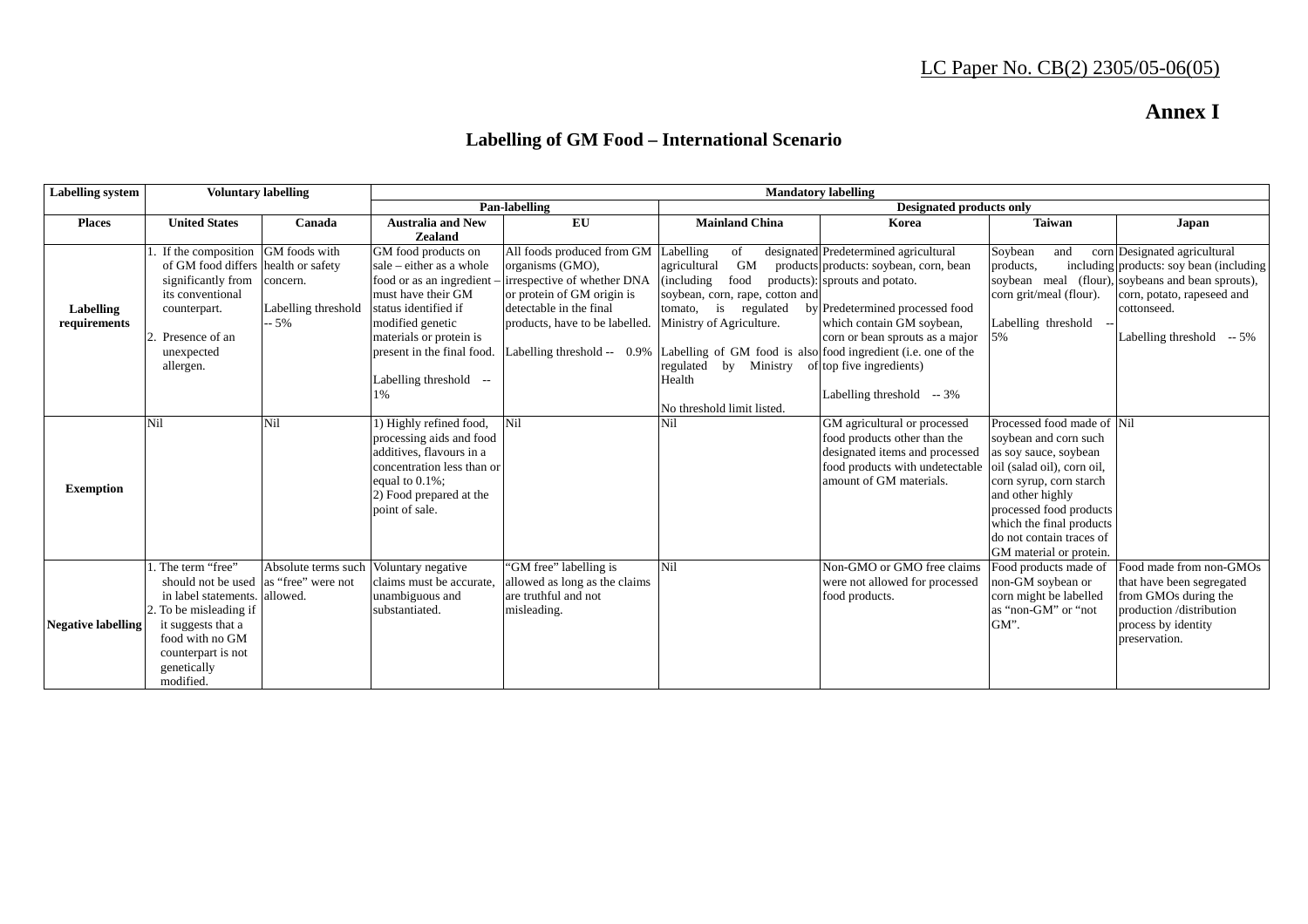|               | Pending. Effective |                      | Prescribed statement Prescribed statement in | "Genetically modified" or                                                           | Prescribed statement in      | Prescribed statement in                              | "Genetically Modified | Prescribed statement in      |
|---------------|--------------------|----------------------|----------------------------------------------|-------------------------------------------------------------------------------------|------------------------------|------------------------------------------------------|-----------------------|------------------------------|
|               | date not known.    |                      | in conjunction with conjunction with the     | "produced from genetically"                                                         | conjunction with the name of | conjunction with the name of                         | $(GM)$ soybean (or    | conjunction with the name of |
|               |                    | the name of that     |                                              | name of that food or food modified [name of organism] that food or food ingredient. |                              | that food.                                           | corn)'                | that food.                   |
|               |                    | food or food         | ingredient.                                  | but not containing a                                                                |                              |                                                      |                       |                              |
|               |                    | ingredient.          |                                              | genetically modified                                                                | Examples:                    | For agricultural products:                           | "Containing           | Examples:                    |
| Format of the |                    |                      |                                              | organism" should appear                                                             | "轉基因 XX"                     | "genetically modified soybeans" Genetically Modified |                       | "soybeans                    |
| labelling     |                    | e.g. "Product of     |                                              | when appropriate.                                                                   | "轉基因 XX 加工品"                 | "bean sprouts cultivated from                        | soybean (or corn)"    | (genetically-modified)"      |
| statement     |                    | genetic engineering" |                                              |                                                                                     | "轉基因 XX 食品"                  | GM soybeans"                                         | should appear when    | "soybeans (genetically       |
|               |                    | "Genetically         |                                              |                                                                                     | "以轉基因 XX 食品為原料"              | For processed foods:                                 | appropriate.          | modified soybean NOT         |
|               |                    | engineered"          |                                              |                                                                                     |                              | "Genetically Modified Foods"                         |                       | segregated)"                 |
|               |                    |                      |                                              |                                                                                     |                              | or "Use Genetically Modified"                        |                       | "not genetically modified"   |
|               |                    |                      |                                              |                                                                                     |                              | <i>name of ingredient</i> Foods" in the              |                       |                              |
|               |                    |                      |                                              |                                                                                     |                              | main display panel.                                  |                       |                              |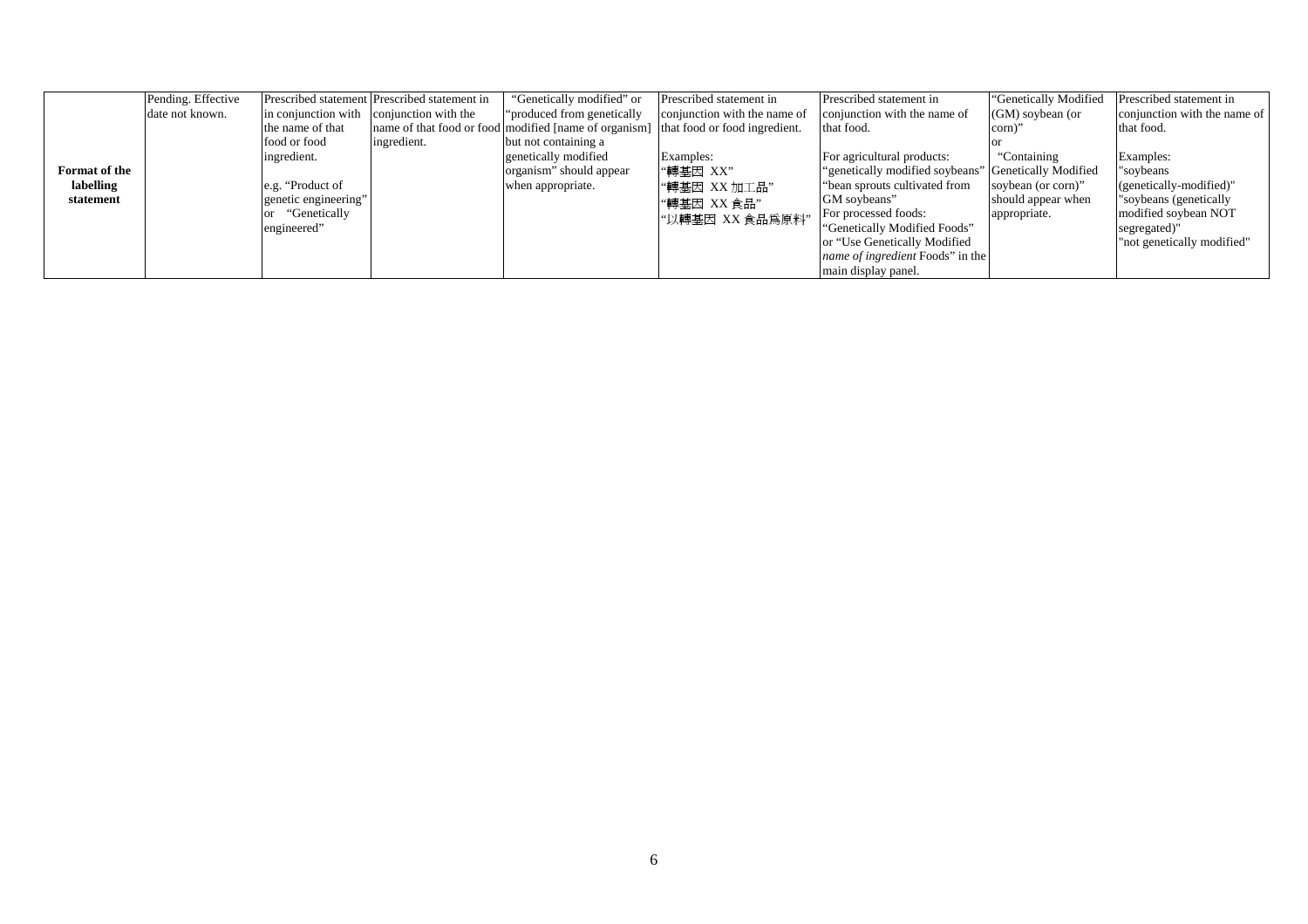#### **Annex II**

#### **GUIDELINES ON VOLUNTARY LABELLING OF GENETICALLY MODIFIED (GM) FOOD**

#### **PURPOSE**

 This guidance note sets out the principles underlying the recommended labelling approaches for GM food, and provides reference for the trade to make truthful and informative labels in a consumer-friendly manner.

#### **BACKGROUND**

2. The international community is working towards a consensual system on GM food labelling. However, there is no consensus on GM food labelling in the Codex Alimentarius Commission (Codex) and it is unlikely that internationally agreed standards can be established in the near future. Nevertheless, a number of countries have introduced their own labelling requirements on GM food. In order to enhance consumers' knowledge and right to make an informed choice on GM food, the Centre for Food Safety (CFS) supports the local food trade's initiative in setting up a voluntary labelling system for GM food. A Working Group comprising representatives from the food trade, the Consumer Council and the relevant Government departments was set up by the Centre for Food Safety (CFS) to formulate the relevant guidelines.

3. This guidance note is advisory in nature and has no legal effect. Adoption is entirely voluntary and is not binding. Nevertheless, members of the trade are encouraged to adopt these guidelines which have been jointly developed by representatives of the trade, consumer bodies and government departments. Members of the trade are reminded that they should not falsely describe their food products, which section 61 of the Public Health and Municipal Services Ordinance (Cap 132) will apply. [An extract of this section is attached at Appendix.]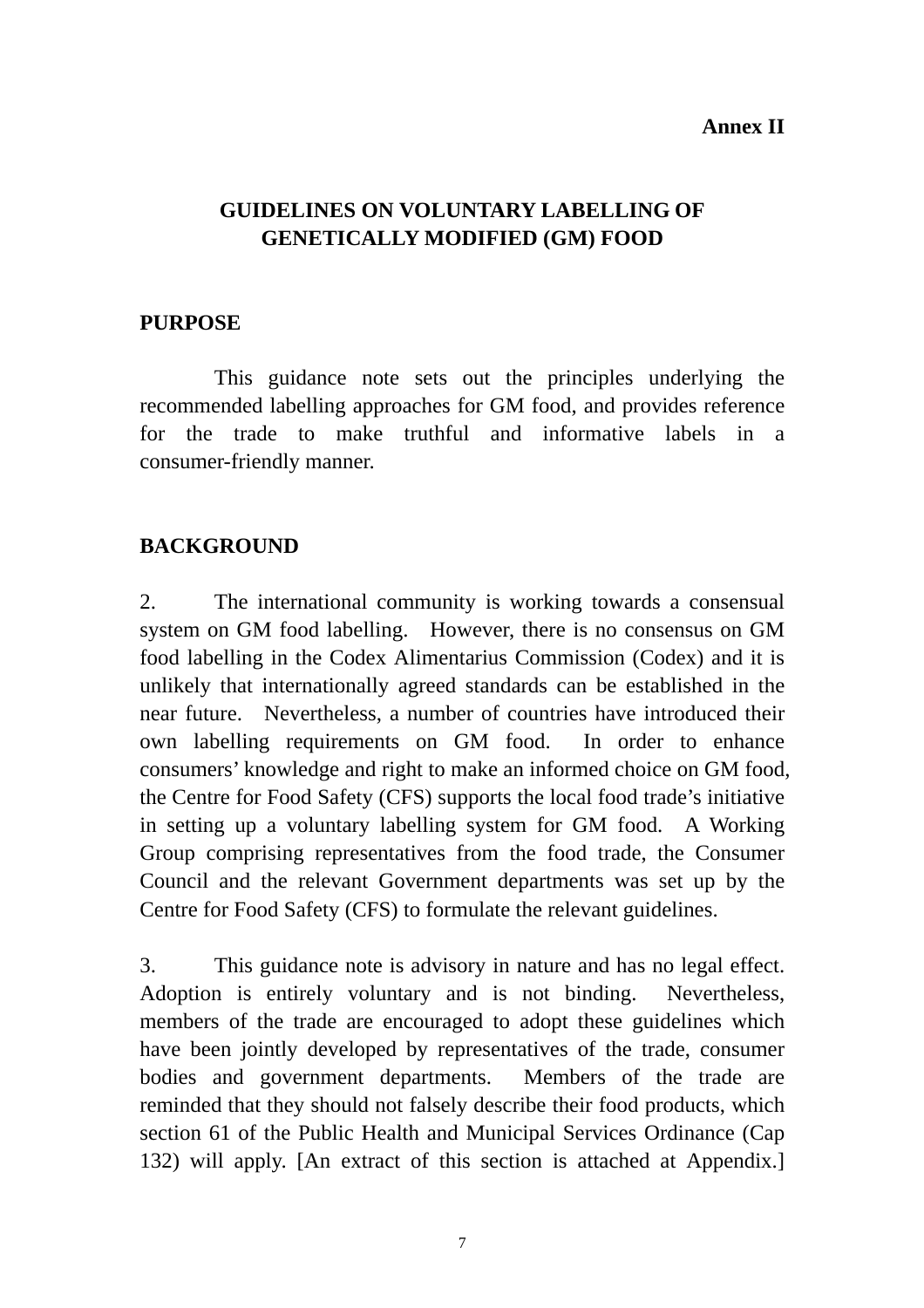These guidelines will be updated as and when necessary to reflect changes in technology and the international developments of GM food labelling requirement.

## **BASIC PRINCIPLES**

4. The guidelines embody the following basic principles:

5. **Principle 1:** The Public Health and Municipal Services Ordinance (Cap. 132) provides the legislative framework for food safety control in Hong Kong. As stipulated in section 61, no person shall give any food sold by him or display with any food exposed for sale by him, a label, which falsely describes the food. In addition, the Food and Drugs (Composition and Labelling) Regulations require that any prepackaged food shall be marked and labelled in the prescribed manner.

6. **Principle 2:** The threshold level currently applied in the guidelines for labelling purpose is 5%, in respect of individual food ingredient, taking account of adventitious mixing of GM and non-GM crops during harvest, transportation, processing and storage. This threshold level reflects a more pragmatic and realistic level that the trade can achieve at this stage.

7. **Principle 3:** Additional declaration on the food label is recommended when significant modifications have taken place under the following conditions –

- (a) the composition or nutritional  $\frac{1}{1}$  value is significantly different from that of its conventional counterpart;
- (b) the level of anti-nutritional factors or natural toxicants is significantly different from that in its conventional counterpart;
- (c) the presence of an allergen that is not found in its conventional counterpart;
- (d) the intended use of the food is significantly different from that of its conventional counterpart; or

 $\overline{a}$ <sup>1</sup> The Government put forward the original and revised proposals on Labelling Scheme on Nutrition Information in November 2003 and April 2005 respectively. Labelling requirement of nutrition information under the proposed scheme is irrespective of labelling of GM food ingredients.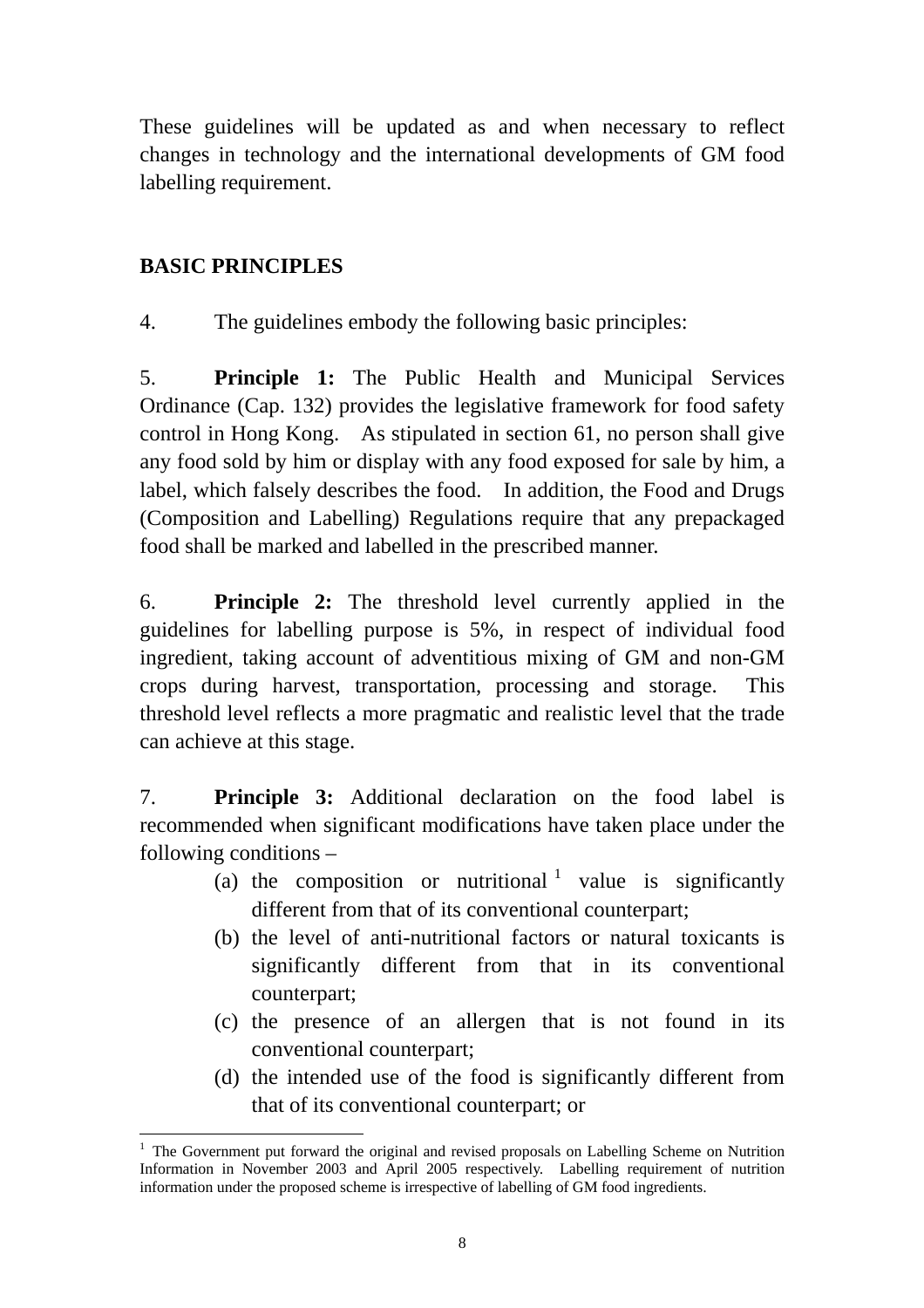(e) an animal gene has been introduced into food of plant origin.

8. **Principle 4:** Negative labelling is not recommended for food without GM counterparts, as it would be misleading to consumers.

#### **SCOPE**

9. These guidelines are applicable to prepackaged food that contains food or food ingredients that are known to have a GM counterpart.<sup>2</sup>

#### **DETAILED GUIDELINES**

#### **Interpretation**

 $\overline{a}$ 

10. The following definitions are applicable to this guidance note.

"genetically modified (GM) food"(基因改造食物) refers to any food or food ingredient that is, or is derived from, an organism in which the genetic material has been modified using modern biotechnology;

"GM free"(不含基因改造成分) refers to any food ingredients absolutely free (i.e. zero) of GM materials;

"genetically modified organism (GMO)" (基因改造生物) means any organism in which the genetic material has been modified using modern biotechnology;

"ingredient" (配料) means any substance, including any additive and any constituent of a compound ingredient, which is used in the manufacture or preparation of a food and which is still present in the finished product, even if in altered form;

<sup>&</sup>lt;sup>2</sup> Negative labelling is not recommended for food of which no GM varieties have been produced, as it would be misleading to consumers.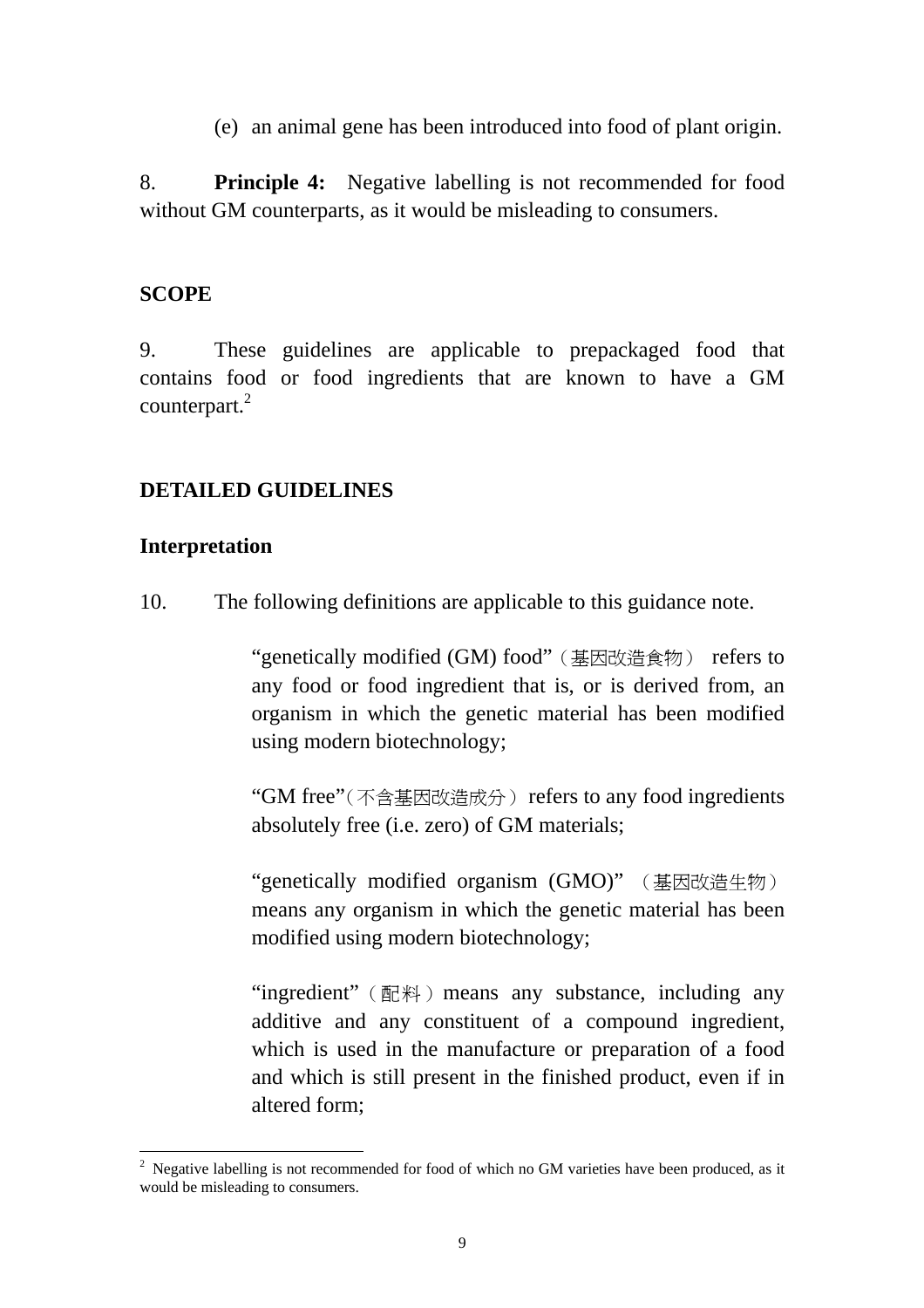"labelling"(標籤、加上標籤), in relation to a food, includes any words, particulars, trade mark, brand name, pictorial matter or symbol relating to the food and appearing on the packaging of the food or on any document, notice, label, ring or collar accompanying the food;

"modern biotechnology" (現代生物科技) refers to the application of the following techniques that overcome natural physiological reproductive or recombination barriers and that are not used in traditional breeding and selection:

- (i) *in vitro* nucleic acid techniques, including but not limited to recombinant deoxyribonucleic acid (DNA) and direct injection of nucleic acid into cells or organelles, or
- (ii) fusion of cells beyond the taxonomic family;

"prepackaged food"(預先包裝食物) means any food packaged, whether completely or partially, in such a way

that $-$ 

(a) the contents cannot be altered without opening or changing the packaging; and

(b) the food is ready for presentation to the ultimate consumer or a catering establishment as a single food item.

#### **Positive Labelling**

11. Any food items with 5% or more GM materials in their respective food ingredient(s) should be labelled as "genetically modified" in parenthesis following the name of the food/food ingredient in the list of ingredients. Alternatively, the words "genetically modified" may appear in a prominently display footnote to the list of ingredients, whereas the ingredient concerned would be marked with an asterisk "\*". However, the font size of the footnote should be at least the same size as the list of ingredients. Examples are,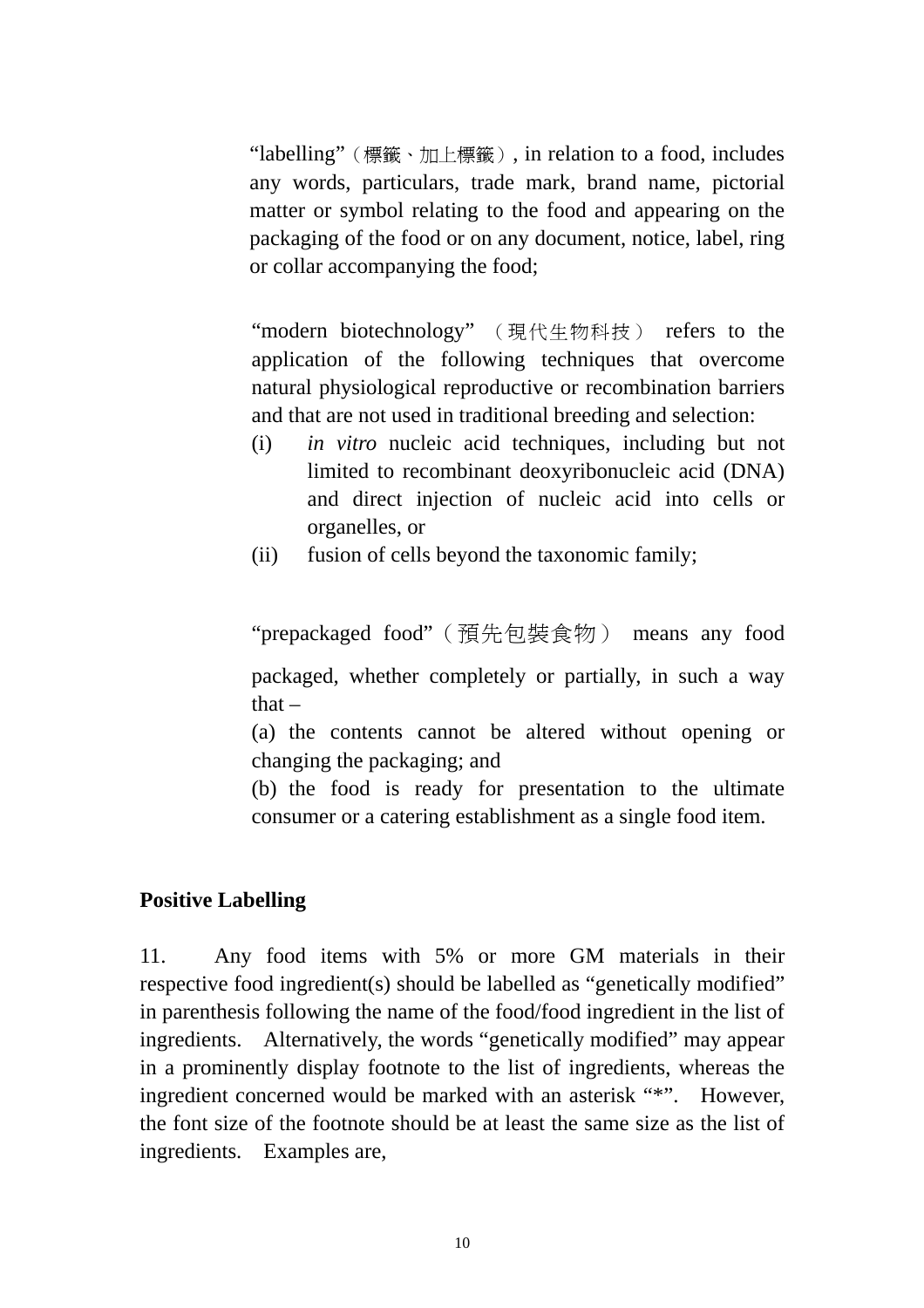# *For whole food or food with single ingredient: <sup>3</sup>* List of Ingredients: soya beans (genetically modified) 配料表:大豆(基因改造)

*For processed food:* 

List of Ingredients: flour, soya flour (genetically modified), water, sugar, butter, and walnut

配料表:麵粉,大豆粉(基因改造),水,糖,牛油,合桃 or

List of Ingredients: flour, soya flour\*, water, sugar, butter, and walnut

\*genetically modified 配料表:麵粉,大豆粉\*,水,糖,牛油,合桃 \*基因改造

Note:

 $\overline{a}$ 

If both the English and Chinese Languages are used in the labelling of prepackaged food, the name of the food and the list of ingredients shall appear in both languages.

12. For any GM food with significant modifications that have taken place under the following conditions –

- (a) the composition or nutritional value is significantly different from that of its conventional counterpart;
- (b) the level of anti-nutritional factors or natural toxicants is significantly different from that in its conventional counterpart;
- (c) the presence of an allergen that is not found in its conventional counterpart;
- (d) the intended use of the food is significantly different from that of its conventional counterpart; or
- (e) an animal gene has been introduced into food of plant origin,

<sup>3</sup> Food with single ingredient is exempted from the requirements of "List of Ingredients" as stipulated in the Food and Drugs (Composition and Labelling) Regulations. Should the trade wish to label a GM food with single ingredient by means of the "List of Ingredients", such list shall conform in all respects with the requirements of the Marking and Labelling of Pre-packaged Foods of the said regulations.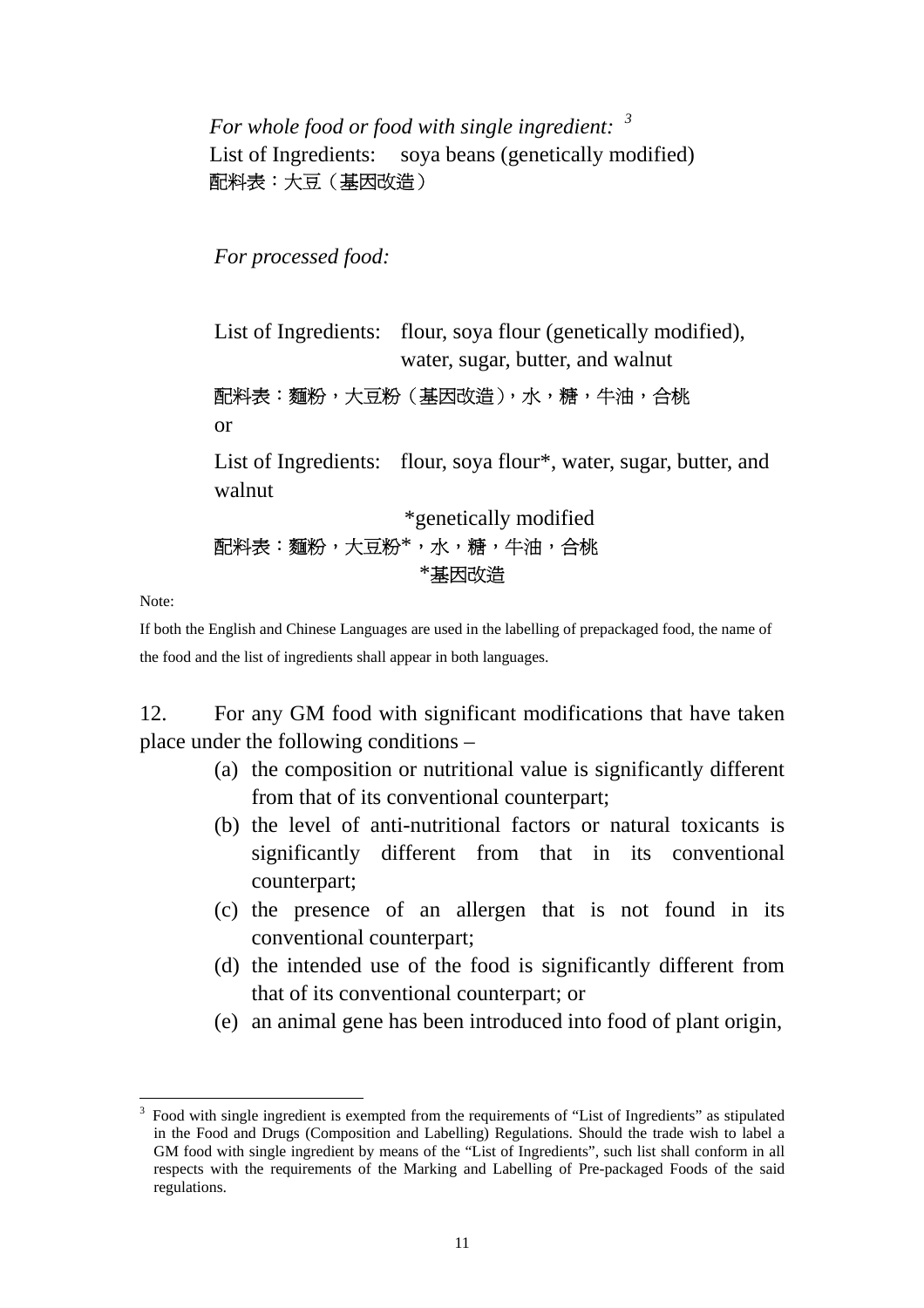the label should provide additional words in conjunction with the name of the food or food ingredients to inform consumers the changed characteristics. For example, product containing soya bean that is genetically modified to contain high oleic acid as an ingredient, the ingredient should be labelled as "high oleic acid soya bean (genetically modified)" with the necessary nutrient declaration indicated on the label.

13. If any GM food and their products of plant origin contain animal gene, additional information regarding the origin of animal gene<sup>4</sup> following the name of food ingredient is recommended. For example, a GM food "xx" with gene from animal "A" can be labelled as:

> List of Ingredients: water, sugar, xx (genetically modified, contains gene(s) from  $A$ ) 配料表:水,糖,**xx (**基因改造,含有來自 **A** 的基因**)**

# **Negative Labelling**

14. "GM free" and similar labels (e.g. GMO free, free from GM ingredients, etc.) will give consumers the impression that the food products so labelled are totally free of GM content. Since there is the possibility of unintentional mixing of GM and non-GM crops, a truly "GM free" status is very difficult to attain. Such absolute terms may therefore be misleading to consumers and are not recommended to be used.

15. Should the trade wish to apply negative labelling other than "GM free" and similar labels to any food ingredients derived from non-GM sources (which contains less than 5% of GM content), the trade should ensure that there should be documentation to substantiate such declaration. The trade is also reminded to comply with the provisions laid down in Section 61 of the Public Health and Municipal Services Ordinance (Cap 132).

16. In addition, any such negative labelling is not recommended to

 4 No GM crops available in the international market at present contain any animal genes.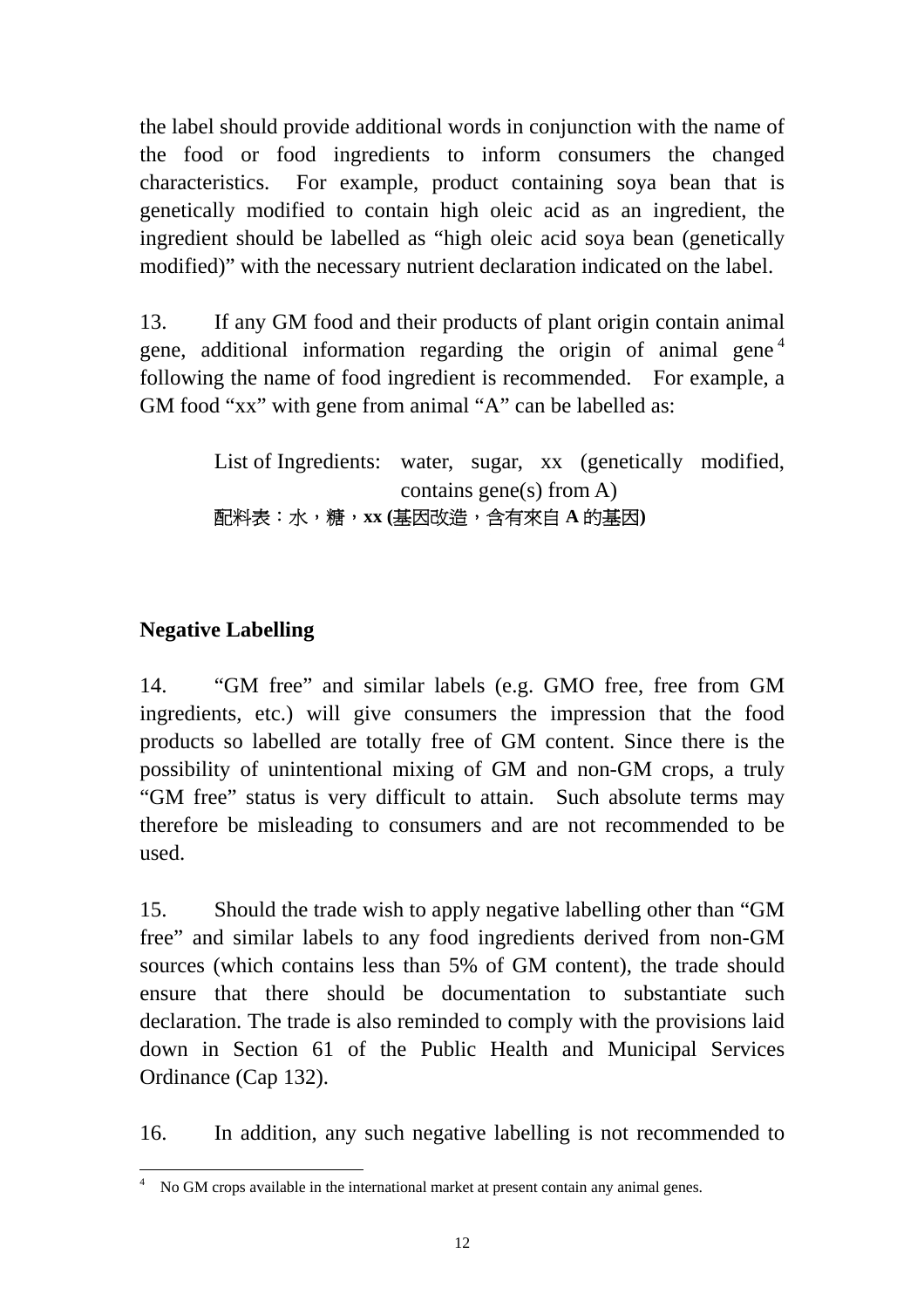appear following the name of the food, unless all of the concerned ingredients in the product are derived from non-GM sources and have fulfilled the requirement stated in paragraph 15.

#### **EFFECTIVE DATE**

17. These guidelines will be published on a date to be notified and thereupon for adoption.

### **Centre for Food Safety Food and Environmental Hygiene Department**

**dd-mm 2006**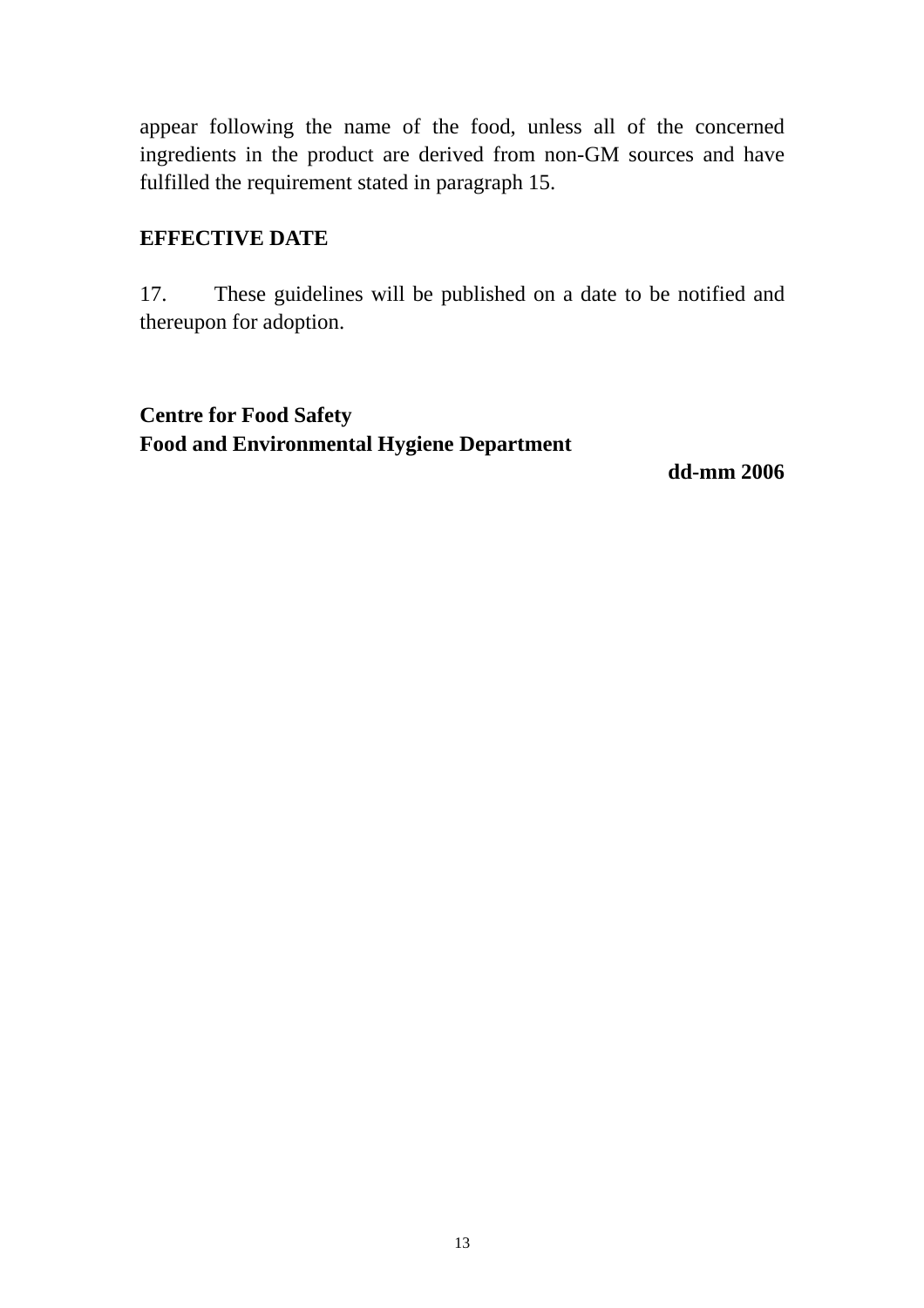### **CHAPTER 132 PUBLIC HEALTH AND MUNICPAL SERVICES ORDINANCE**

#### **Section 61 - False Labelling and Advertisement of Food or Drugs**

(1) If any person gives with any food or drug sold by him, or displays with any food or drug exposed for sale by him, a label, whether or not the same is attached to or printed on the wrapper or container, which –

(a) falsely describes the food or drug; or

(b) is calculated to mislead as to its nature, substance or quality, he shall be guilty of an offence, unless he proves that he did not know, and could not with reasonable diligence have ascertained, that the label was of such a character as aforesaid.

 (2) Subject to the provisions of subsection (3), if any person publishes, or is partly to the publication of, an advertisement, other than a label to which the provisions of subsection (1) apply which –

- (a) falsely describes any food or drug; or
- (b) is likely to mislead as to the nature, substance or quality of any food or drug,

he shall be guilty of an offence, and, in any proceedings against the manufacturer, producer or importer of the food or drug, it shall rest on the defendant to prove that he did not publish, and was not a party to the publication of, the advertisement.

 (3) In any proceedings for an offence under subsection (2), it shall be a defence for the defendant to prove either –

- (a) that he did not know, and could not with reasonable diligence have ascertained, that the advertisement was of such a character as is described in that subsection; or
- (b) that, being a person whose business it is to publish, or arrange for the publication of, advertisements, he received the advertisement in the ordinary course of business.

 (4) For the purposes of this section, a label or advertisement which is calculated to mislead as to the nutritional or dietary value of any food is